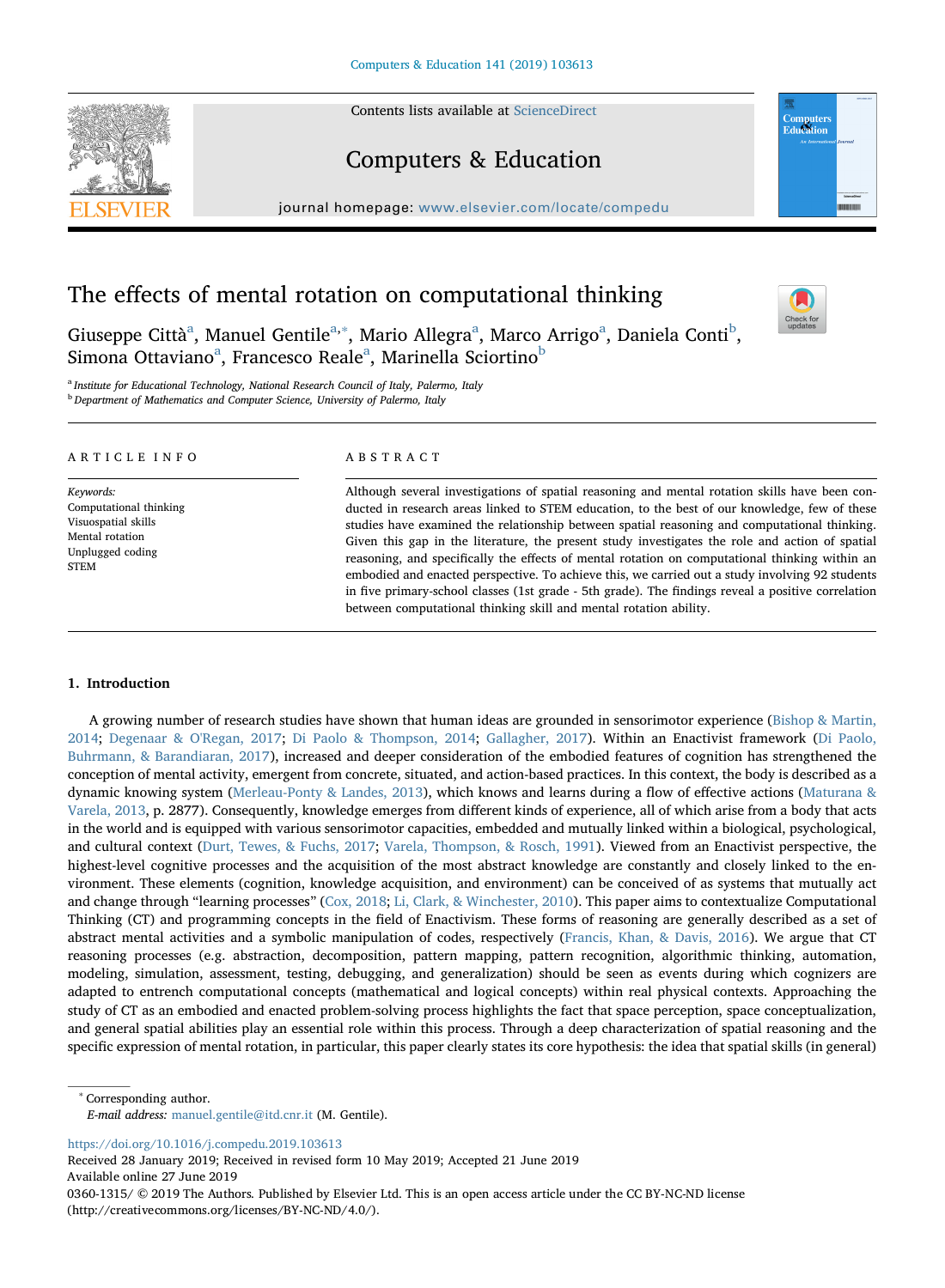and mental rotation ability (in particular) are essential variables to explore when studying student CT and programming performances [\(Altun & Mazman, 2015](#page-9-8); [Jones & Burnett, 2008](#page-9-9)). With this in mind, we have selected and elaborated various unplugged learning activities, in which the physical aspect is essential and students' bodies are the core of the learning process. The main characteristic of these activities is the extent to which they are embodied and enacted. On the basis of this theoretical framework, the present study seeks to answer the following questions:

- 1. What relationship exists between mental rotation skills and student computational work? Is mental rotation ability correlated with coding performance?
- 2. Is this relationship influenced by factors such as gender and age?

### 2. Computational thinking as a problem-solving process

The notion of Computational Thinking (CT) is controversial, since there is no agreed or universal definition of this term in the literature ([Lockwood & Mooney, 2017](#page-10-4); [Moreno-León, Román-González, & Robles, 2018\)](#page-10-5). The expression was used for the first time by Papert within the context of mathematics education [\(Papert, 1996](#page-10-6)); it referred to the implementation of children's procedural thinking through computer programming [\(Papert, 1980](#page-10-7)). In 2006, Jeanette Wing, building on Papert's work, argued that computational thinking should be considered a core skill, not just in computer programming processes, but in every action involving human analytical ability ([Wing, 2006](#page-10-8)). Wing's paper suggests that CT involves the use of abstraction and decomposition at the following times: during complex task resolutions, when choosing an appropriate representation of a problem, and when modeling relevant aspects of a problem to make it tractable. She describes it as a form of heuristic reasoning used to discover solutions, and a multilevel abstraction through which humans think. Using Wing's definition as a starting point, other academics have proposed various views and proposals relating to CT [\(Barr & Stephenson, 2011;](#page-9-10) [Brennan & Resnick, 2012](#page-9-11); [Wing, 2008\)](#page-10-9), as well as strategies and tools for evaluating it [\(Yadav, Good, Voogt, & Fisser, 2017;](#page-10-10) [Council, 2011](#page-9-12); [Román-González, Pérez-González, & Jiménez-Fernández, 2017;](#page-10-11) [Rojas-López & García-Peñalvo, 2018](#page-10-12)). The remarkable number of recent works on this topic suggest that this research field is in its early, embryonic phase. Taking this context into account, the present study avoids presenting generic arguments about CT and refers to key points revealed by two recent research reviews (Kalelioğ[lu, Gülbahar, & Kukul, 2016](#page-9-13); [Lockwood & Mooney, 2017\)](#page-10-4). These analyses of the literature in this new field reveal that key elements, generally associated with mathematics and logic, are essential connected features of CT. Kalelioğ[lu et al. \(2016\)](#page-9-13) have proposed an open (not yet finalized) framework, within which CT is defined as a problem-solving process with the following stages: problem identification; data gathering/representation/analysis; solution generation/selection/planning; solution implementation; and solution assessment/improvement. These stages are categories of actions consistent with Wing's perspective; each category involves some cognitive acts. Problem identification implies abstraction and decomposition. Abstraction represents a critical element of CT [\(Wing, 2008\)](#page-10-9) and allows cognizers to remove irrelevant aspects of a problem so as to focus on crucial components. This ability is closely connected to decomposition, which allows cognizers to divide complex problems into smaller ones to propose suitable solutions ([Council, 2011\)](#page-9-12). Data gathering, representation, and analysis allow cognizers to deeply comprehend the problem through pattern mapping, pattern recognition, and conceptualization. Solution generation, selection, and planning require algorithmic thinking. More specifically, algorithmic thinking allows cognizers to focus on the structure of problems and problem solutions, and to order them in a series of logical steps. It is strictly connected to the concept of "algorithm," which is usually described as the "natural output" of CT [\(Aho, 2012](#page-9-14)). Thinking algorithmically produces output algorithms which must be clear, unambiguous, and replicable (Kalelioğ[lu et al., 2016\)](#page-9-13). During solution implementation, the operations of automation, modeling, and simulation can be carried out; during the assessment and improvement stages, a solution can be assessed, tested, debugged, and generalized (applied) to different problems.

#### 3. Spatial reasoning and mental rotation ability

As no definition of the term, "spatial reasoning," is unanimously shared among researchers, it has generated significant debate ([Davis, Group, & Others, 2015\)](#page-9-15). It is often considered analogous to terms such as "visualization" and "visual-space reasoning;" however, the differences, analogies, and specific relationships between these concepts have generated much argument [\(Gutiérrez,](#page-9-16) [1996\)](#page-9-16). Taking into account the absence of a shared definition ([Uttal & Cohen, 2012](#page-10-13)), as well as various debates, spatial reasoning is either a single or multilayered emergent skill [\(Gersmehl & Gersmehl, 2007](#page-9-17)). It is fruitful to define this term as a complex system of cognitive components, involving the core ability to connect a perceived and constructive 3D world ([Nagy-Kondor, 2017](#page-10-14)). Seen from this perspective, spatial reasoning is closely related to skills, such as generating, representing, transforming and recalling nonlinguistic information [\(Linn & Petersen, 1985](#page-10-15)), which are fully involved in the processes of object representation, usage, and relationships occurring in actual contexts [\(Williams, Gero, Lee, & Paretti, 2010\)](#page-10-16). Thus, spatial reasoning can be characterized as a knowledge of space coordinates at the core of every action. Such a description suggests a broad definition of "spatial reasoning" ([Augello et al., 2018](#page-9-18)) as a set of linked skills that include abilities e.g., symmetrizing, locating, orienting, balancing, decomposing/ recomposing, transforming, scaling, comparing, and navigating [\(Bruce et al., 2013](#page-9-19)) – based on assumptions that it is "an everevolving potential that arises from the complex interplay of many aspects" ([Davis et al., 2015](#page-9-15)) of given processes. The complexity of spatial reasoning emerges from the relationship among co-evolved and complementary mental and physical actions and various spatial skills [\(Francis et al., 2016\)](#page-9-7).

One focus of the present investigation is "mental rotation," a specific ability through which various skills involved in spatial reasoning connect in specific mutual relationships. The term "mental rotation" was coined by [Shepard and Metzler \(1971\)](#page-10-17) to describe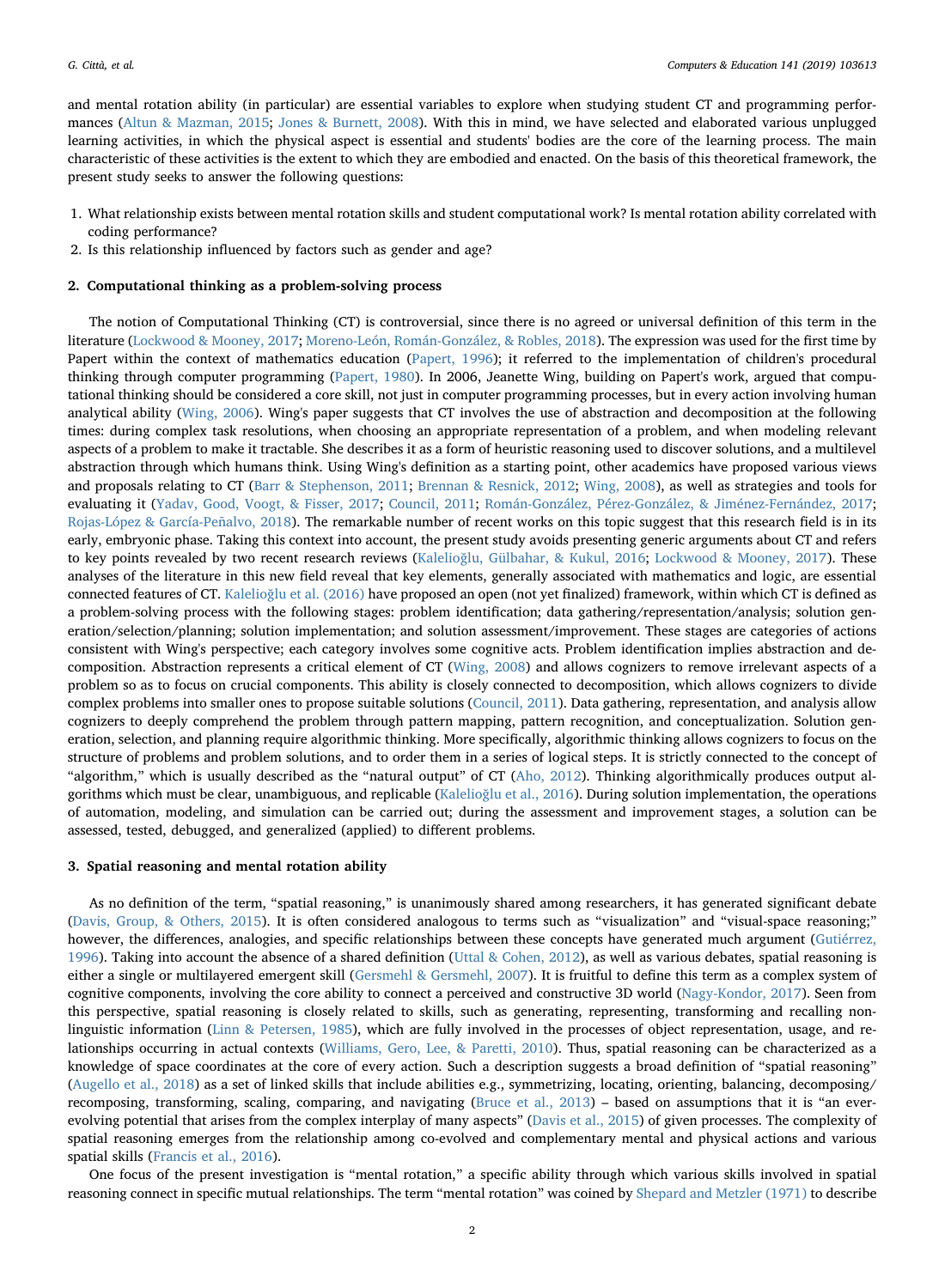a process based on a particular visuospatial ability, in which a cognizer is able to represent how 2D or 3D objects look when they are rotated. Visuospatial ability, engaged in mental-rotation tasks, has been described as the capacity to conceive a rotation of objects in a 2D/3D space ([Burnett & Lane, 1980](#page-9-20)) through a mental or actual manipulation of these objects piece by piece (as elements of a particular object) or in a holistic fashion [\(Clements & Battista, 1992](#page-9-21); [Olkun, 2003](#page-10-18)). Mental rotation is usually described as a shapematching activity, in which an agent must decide whether two elements (e.g., two objects or pictures), simultaneously or consecutively exhibited from various angular orientations, are equivalent or different ([Shepard & Metzler, 1971](#page-10-17)). In mental rotation tasks that aim to simulate mental rotation processes, objects are usually exactly alike or mirror images. They are sometimes presented with disparities in orientation that vary the degree of rotation. Within these tasks, the various spatial skills mentioned above (symmetrizing, locating, orienting, balancing, decomposing/recomposing, transforming, scaling, comparing, and navigating) emerge as mutually connected and reveal each process of mental rotation to be a complex phenomenon, nested in a joint activity that involves bodily actions, cognitive processes, and a given environment.

[Cooper and Shepard \(1973\)](#page-9-22) describe this complexity using the following four sub-processes of mental rotation tasks:

- realizing a visual encoding of the stimuli;
- rotating an object (referring to another);
- comparing two objects (similar or different);
- responding ([Wright, Thompson, Ganis, Newcombe, & Kosslyn, 2008](#page-10-19)).

Describing mental rotation processes as joint actions involving these elements emphasizes the key role of perception and motor processes ([Smith, 2005](#page-10-20)). The actions and perceptions of a body within a specific physical context are crucial elements of the knowledge construction involved in each activity, since they are organs for experiencing the world ([Augello et al., 2018;](#page-9-18) [Città et al.,](#page-9-23) [2018;](#page-9-23) [Määttänen, 2015\)](#page-10-21). From this perspective, mental rotation can be described as a process that directly involves the elements of perception, proprioception,<sup>[1](#page-2-0)</sup> executive control, and working memory<sup>[2](#page-2-1)</sup> ([Berneiser, Jahn, Grothe, & Lotze, 2018](#page-9-24); [Città et al., 2018\)](#page-9-23). Presenting mental rotation within specific contexts (within specific tasks) shows how various spatial skills become connected ([Kozhevnikov, Kosslyn, & Shephard, 2005\)](#page-9-25).

#### 4. Spatial reasoning and computational thinking

Several investigations of spatial reasoning skills and mental rotation have been carried out within various research areas. Among these, one robust set of studies has demonstrated that spatial reasoning and its implementation in specific processes of mental rotation [\(Kozhevnikov et al., 2005](#page-9-25)) are closely linked both to mathematical skills and to achievements in mathematics ([Cheng & Mix,](#page-9-26) [2014;](#page-9-26) [Holmes, Adams, & Hamilton, 2008](#page-9-27); [Verdine et al., 2014](#page-10-22)). [Cheng and Mix \(2014\)](#page-9-26), having observed mental rotation in 6-8-yearold children, argue that training children through mental rotation tasks improves their performance on calculation problems. [Thompson, Nuerk, Moeller, and Cohen Kadosh \(2013\)](#page-10-23) have shown that mental rotation abilities are connected, not only to numerical abilities, but also to the way in which humans organize number representations, confirming research indicating that numerical cognition and high-level numerical skills involve a robust activation of spatial understanding ([Dumontheil & Klingberg, 2012\)](#page-9-28). Various studies have suggested that developing spatial reasoning within the elementary mathematics curriculum could help children master STEM disciplines (Science, Technology, Engineering, and Mathematics) ([Buckley, Seery, & Canty, 2018](#page-9-29); [Mulligan, Woolcott,](#page-10-24) [Mitchelmore, & Davis, 2018;](#page-10-24) [Uttal & Cohen, 2012](#page-10-13); [Wai, Lubinski, & Benbow, 2009\)](#page-10-25). The positive effects of not-strictly-mathematical components on mathematical abilities and the role of Computational Thinking have been investigated [\(Orton et al., 2016](#page-10-26); [Sengupta,](#page-10-27) [Kinnebrew, Basu, Biswas, & Clark, 2013;](#page-10-27) [Swanson, 2017](#page-10-28)). Some studies argue that improving spatial reasoning and mental rotation can strengthen mathematical skills; others that mathematical skills can only be enhanced by improving computational thinking. To the best of our knowledge, few studies have investigated the relationship between spatial reasoning and computational thinking; research on a possible connection appears to be at an early stage. Only one or two studies have explicitly suggested that spatial reasoning and computational thinking are mutually connected, suggesting that some spatial abilities are core cognitive skills of computational thinking ([Ambrosio, Almeida, Macedo, & Franco, 2014;](#page-9-30) [Román-González et al., 2017\)](#page-10-11). Against this backdrop, the present study aims to contextualize the role and action of spatial reasoning, specifically mental rotation, within an embodied and enacted approach to computational thinking.

## 5. Method

## 5.1. Participants

This trial involved five classes of an Italian primary school of Palermo, from 1st grade to 5th grade. Ninety-two students were involved within an age range from 6 to 10 years. In [Table 1](#page-3-0), the distribution of student gender across the sampled classes was as follows:

<span id="page-2-0"></span><sup>&</sup>lt;sup>1</sup> The term "proprioception" refers to sensory information that reveals the position and movements of the self.

<span id="page-2-1"></span><sup>&</sup>lt;sup>2</sup> Specifically, the modalities people use to manage information from the environment to achieve some goals in specific tasks within an action.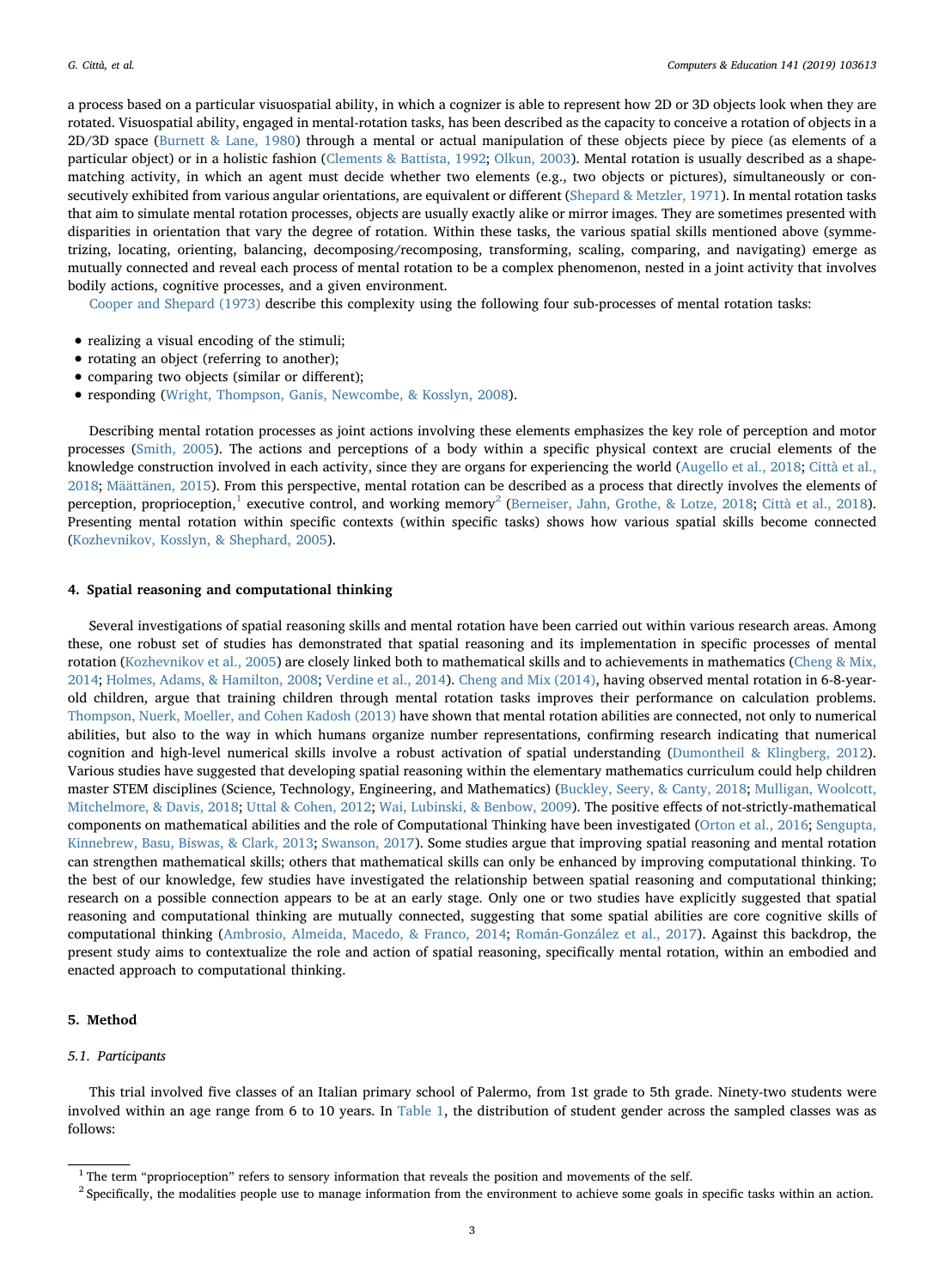#### <span id="page-3-0"></span>Table 1

Distribution of student gender across the sampled classes.

| grades                  | 1st            | 2nd      | 3rd                | 4th | 5th | Total          |
|-------------------------|----------------|----------|--------------------|-----|-----|----------------|
| female<br>male<br>Total | 10<br>12<br>22 | 10<br>19 | 12<br>$\sim$<br>41 | 15  | 15  | 45<br>47<br>92 |

#### 5.2. Preliminary activities

The trial took place over two 90-min sessions in each class. The first session consisted of preliminary activities (the same for all classes) aimed to introduce the different concepts of coding and to lead them back to elementary operations carried out every day in coherence with the paradigm of situated learning. Students were introduced to the algorithm thinking and coding (e.g., sequencing and executing an instruction) by examples with LEGO constructions and sequences of instructions for dressing or cooking recipes. This introduction was followed by a brief debate, designed to assess whether every student understood the explained concepts and could come up with examples. During the second part of the activity (second session), students engaged in game-based tasks, structured to incorporate the "My Robotic Friends"<sup>[3](#page-3-1)</sup> and "Graph Paper Programming"<sup>[4](#page-3-2)</sup> lessons from code.org, <sup>[5](#page-3-3)</sup> as well as "CS Unplugged free activities for classroom or home" [\(Bell, Rosamond, & Casey, 2012](#page-9-31)). Through these practical activities, students were stimulated to actively use the concepts they had previously learned according to a well-defined symbolic code.

Given the substantial differences in development related to the different ages of the students involved, we introduced abstract coding patterns at different levels of complexity within the classes. Students of the 1st and 2nd grades (6–7 years old) have been involved in algorithm elaboration tasks aimed at comparing different resolution strategies and using the FOR cycle and simple cyclic constructs. Students aged between 8 and 10 years (3rd, 4th, 5th grades) were involved in tasks aimed to an elaboration of an algorithm for the reproduction of a drawing on a two-dimensional grid using selection cycles and nested coding patterns. These tasks introduced students to the challenge of thinking of problem solutions as sequences of instruction code and clarified the importance of unambiguous instructions.

#### <span id="page-3-4"></span>5.2.1. Example of an activity

This section describes a specific unplugged task that was carried out in the classroom as an example of coding. The main topics involved in the "Robot-Tino Walk" activity are an algorithm, coding, and debugging; it uses a large chessboard of 24 tiles (6 × 4). The chessboard [\(Fig. 1](#page-4-0)) is composed of path tiles, target tiles (bearing the image of a flower or a honeypot) and obstacle tiles (featuring the image of a frog or a rain cloud). A child plays the role of a robot, Robot-Tino ([Fig. 2](#page-4-1)). Moving across the chessboard, the child physically executes a sequence of simple instructions, which are written on sheets depicting the chessboard. The aim is to enable other students to direct Robot-Tino (the child-robot) to a goal, using a logical sequence of instructions (the script). The activity is implemented in three steps: "Elaboration," "Execution/Error Detection," and "Bug Fixing."

During the "Elaboration" phase, students, divided into small groups (2–4 children each), must guide a child-robot to a goal within the chessboard. Each group guides Robot-Tino using a logical sequence of instructions (the script) written in a specific set of symbols. Each student in the group is actively involved and collaborates in writing the script. In other words, the groups define algorithms and translate them into specific symbols.

In the "Execution/Error Detection" phase, the groups focus on physically executing the scripts they have created. They can see that, when the instructions are ambiguous or unclear, Robot-Tino does not know what to do and cannot reach the goal. During this step, children learn that every instruction must be clear and unambiguously interpretable, as a small mistake can cause many problems. Thanks to the execution step, any errors become visible. Finally, in the "Bug Fixing" phase, students in each group must precisely identify the errors that are preventing Robot-Tino from reaching the goal. With the help of a teacher, they discuss how to fix those errors. Each group explores and evaluates the program, formulates a hypothesis about each error and attempts to repair it. The corrected code is implemented again by Robot-Tino. An embodied and enacted code execution profoundly engages students and enables them to experience the accuracy of a path, both physically and in real time [\(Fadjo, 2012;](#page-9-32) [Khan, Francis, & Davis, 2015](#page-9-33)). In other words, through this approach to implementation, students perceptively experiment and share mistakes and work together on various possible corrections.

## 5.3. Evaluation session

During the last session, the students took a mental rotation test and coding tests.

#### 5.3.1. Mental rotation test

In the Mental Rotation Test (Vandenberg [& Kuse, 1978\)](#page-10-29), each participant was asked to determine whether one image of an object

<span id="page-3-1"></span><sup>3</sup> [https://curriculum.code.org/csf-1718/courseb/6/.](https://curriculum.code.org/csf-1718/courseb/6/)

<span id="page-3-2"></span><sup>4</sup> [https://code.org/curriculum/course2/1/Teacher.](https://code.org/curriculum/course2/1/Teacher)

<span id="page-3-3"></span><sup>5</sup> [https://code.org/.](https://code.org/)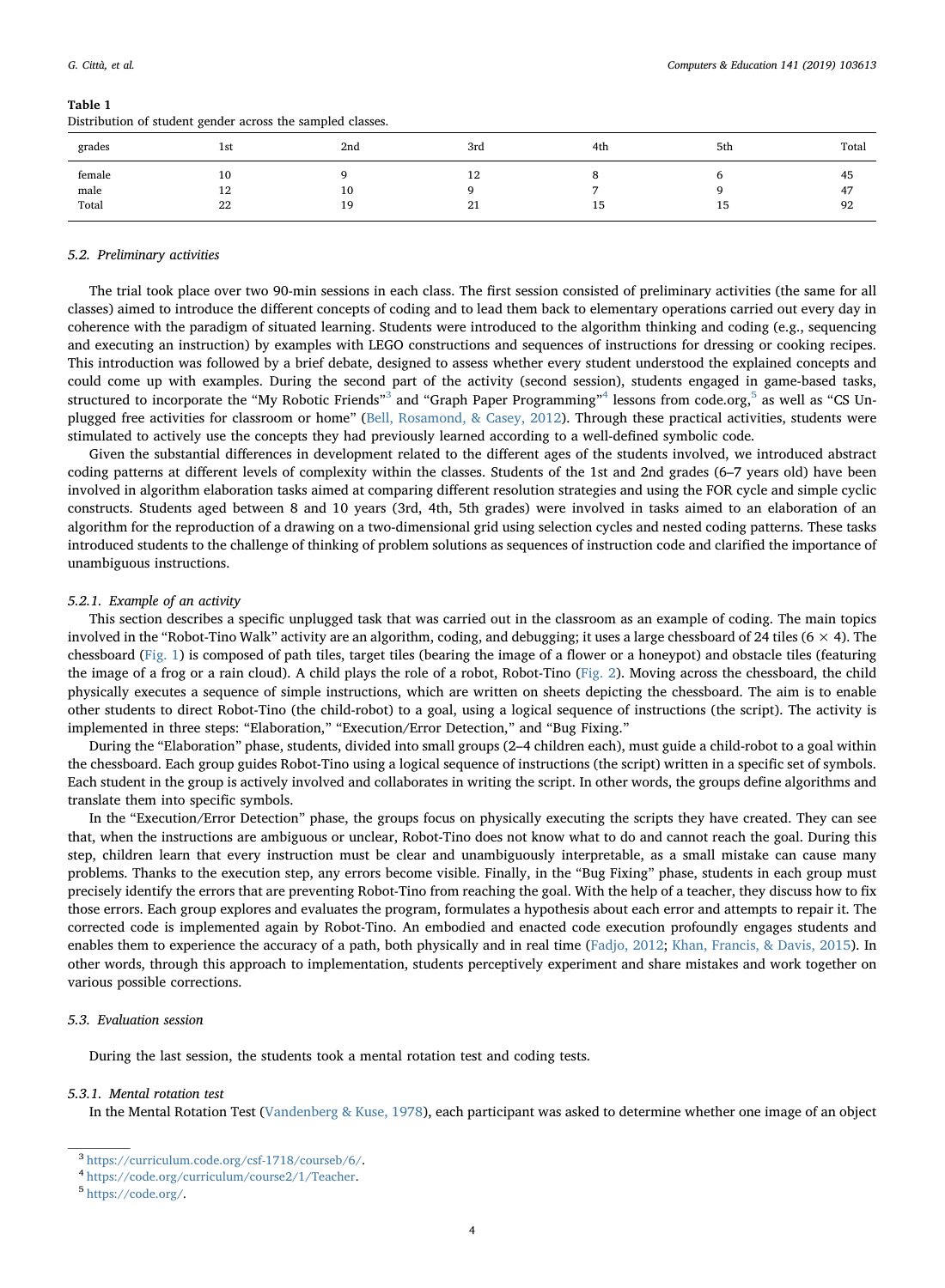<span id="page-4-0"></span>

Fig. 1. The  $6 \times 4$  tiles chessboard.

<span id="page-4-1"></span>

Fig. 2. Robot-Tino in action.

in a pair of images was same as the other or mirrored it. This test was administered using a mobile device (tablet) in accordance with both (a) the findings of Shepard and Metzler and (b) the first step (pre-test) of Wiedenbauer and Jansen-Osmann's mental rotation assessment in children ([Wiedenbauer & Jansen-Osmann, 2008](#page-10-30)). The experimental stimuli were colored illustrations of six animals: an elephant, fox, alligator, cow, leopard, and horse, presented on a black background. The pictures were drawn from the Snodgrass and Vanderwart standardized set of 260 pictures ([Snodgrass & Vanderwart, 1980](#page-10-31)).

In the [Wiedenbauer and Jansen-Osmann \(2008\)](#page-10-30) model, a single trial consisted of a pair of drawings: one upright standard animal picture presented on the left side of the screen and a comparison illustration of the same animal on the right, rotated in the picture plane and either identical or a mirror image (see [Fig. 3\)](#page-5-0). Half of the pictures faced left, and the other half faced right. Between the two illustrations of each animal, the angular disparity was 22.5°, 67.5°, 112.5°, or 157.5°clockwise and counter-clockwise (i.e., 202.5°, 247.5°, 292.5°, or 337.5°). In each of the eight angular disparities, each pair of drawings was presented twice (once in an "identical" and once in a "mirror image" version), resulting in a total of 96 trials. For each trial, an initial grey 5 mm fixation square was presented for 500 ms, followed by two stimuli that prompted the child to respond by touching either a green button on the left ("same") or a red button on the right ("different/mirror image"). For each answer, the software stored the characteristics of the figure, the response time, and the correctness of the response.

### 5.3.2. A multidimensional test to measure Computational Skill

Each student's coding ability was evaluated using a paper-and-pencil test, administered in two versions, one for 1st and 2nd grades, and the other for 3rd, 4th, and 5th grades. The data were collected into two different datasets (dataset 1 for 1st and 2nd grades and dataset 2 for 3rd, 4th, and 5th grades). All of the problems shared the same idea: testing the students' ability to write and interpret an algorithm on paper in a closed environment represented by a chessboard. The instructions were limited to the following possibilities: forward displacement, left rotation, right rotation, and moving to a specific color (only in certain trials). Although there were some minor variations involving the goals and difficulties appropriate for each class, all of the tasks required the children to: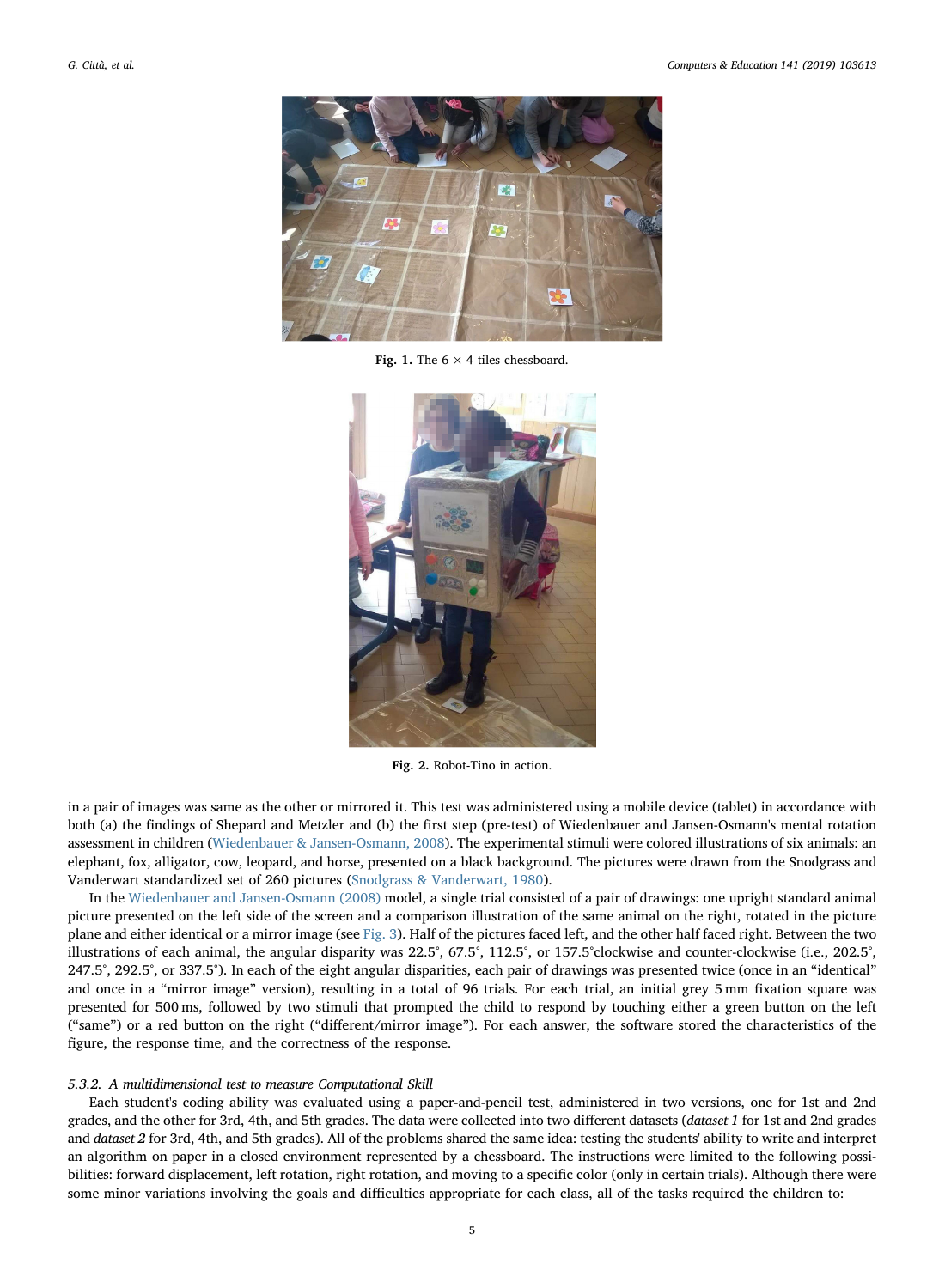<span id="page-5-0"></span>

Fig. 3. Two children engaged in the mental rotation test.

- create an algorithm to define a path from a starting point to an endpoint on the chessboard, in the presence or absence of obstacles;
- design an algorithm to define a path that reproduced a specific chessboard configuration involving colored or uncolored squares;
- color the chessboard, starting from a sequence of instructions;
- determine the point of arrival on the chessboard from the starting point and a given sequence of instructions.

The evaluation analyzed various features of each question, such as text comprehension, answer correctness, the extent to which a solution was optimal, exercise completeness, and the degree of abstraction used by the student to arrive at a solution. For each dimension, the assessor used a dichotomous evaluation (1 if positive, 0 if negative). The evaluations were then analyzed using the Rasch model to measure the coding ability of individual students on a continuous scale. The application of Item Response Theory (IRT) techniques accounted for varying levels of difficulty among individual items and the ability of individual students.

## 6. Results

## 6.1. A descriptive statistical analysis of the mental rotation test

<span id="page-5-1"></span>According to [Wiedenbauer and Jansen-Osmann \(2008\),](#page-10-30) in the present study, no limit to the response times for questions of the mental rotation test was set. Anyway, we removed all responses where the response time (RT) was greater than 10 s, to eliminate observations resulting from a moment of distraction that could otherwise affect the analysis of results. The exclusion criterion was chosen to obtain a set of data that could be generalized for every dataset, independently by sample, on the contrary of the experiment of [Wiedenbauer and Jansen-Osmann \(2008\)](#page-10-30), in which they eliminated responses where the response time significantly deviated from the mean. According to the 10 s criteria, from a starting sample of 8832 answers, we eliminated 440 observations, obtaining a final sample of 8392 answers (RT  $M = 3.05s$ ,  $sd = 1.85s$ ).



Fig. 4. Mean RT as a function of angular disparities and gender.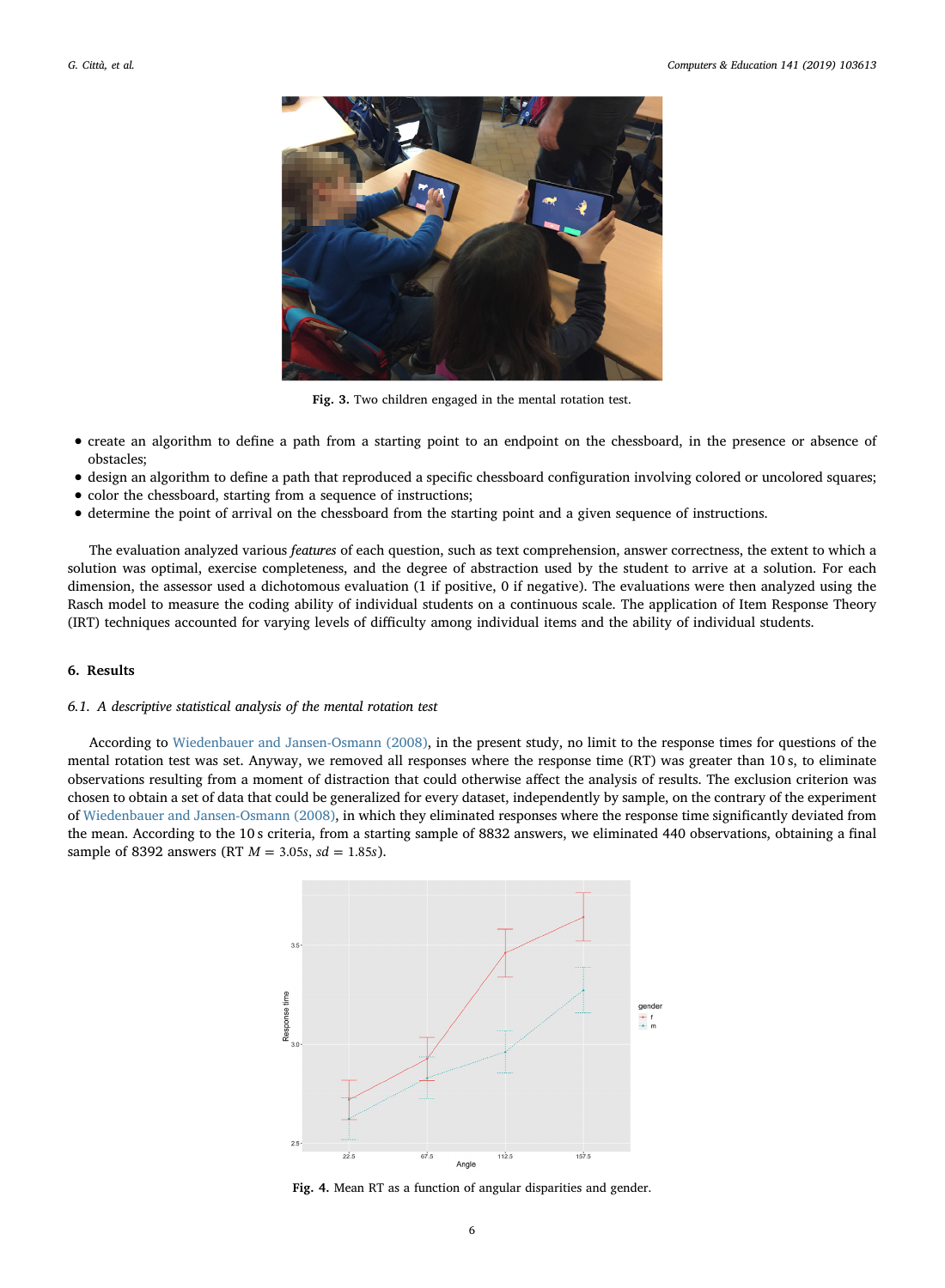<span id="page-6-0"></span>

Fig. 5. Percentage of correct responses as a function of angular disparities and gender.

[Figs. 4 and 5](#page-5-1) illustrate the results of a mental rotation test respectively for the response times and the correct responses for the four angular disparities (from 22.5° to 157.5°). The results show that there is a significant difference in response times between the four angular disparities, with larger RT for higher angular [\(Fig. 4\)](#page-5-1); when the angular disparity increases the percentage of correct responses decreases [\(Fig. 5](#page-6-0)). These results are in line with previous studies (Meneghetti, Toff[alini, Carretti, & Lanfranchi, 2018](#page-10-32); [Moè,](#page-10-33) [2009;](#page-10-33) [Wiedenbauer & Jansen-Osmann, 2008\)](#page-10-30).

Referring to the gender difference the present study highlights a result that is not in line with the literature. In our study, females gave more correct responses than males for each angular disparity; they were slower but more accurate than males in responding to the items.

In literature, males show to be more accurate than females ([Goldstein, Haldane, & Mitchell, 1990](#page-9-34)). Anyway, in most of the experiments, however, the subjects were adults between 18 and 40 years old. The mental rotation has been measured rarely on young children. Males, in general, begin to achieve better mental rotation performances when they reach puberty [\(Brandner & Devaud,](#page-9-35) [2013;](#page-9-35) [Quaiser-Pohl, Geiser, & Lehmann, 2006;](#page-10-34) [Titze, Jansen, & Heil, 2010;](#page-10-35) [Wiedenbauer & Jansen-Osmann, 2008](#page-10-30)).

[Fig. 6](#page-6-1) presents a histogram of RT after outliers were eliminated. As expected, this figure shows a non-normal distribution. The results follow a Gamma distribution, with most observations concentrated in a short period of time (between 2 and 3 s), followed by fewer and fewer observations as the time increases. In common with other experiments and studies ([Meneghetti et al., 2018](#page-10-32); [Voyer &](#page-10-36) [Bryden, 1990;](#page-10-36) [Wiedenbauer & Jansen-Osmann, 2008\)](#page-10-30), children in the present study took more time to answer some questions, independent of difficulty, because they were tired.

## 6.2. A descriptive statistical analysis of Computational Skill

<span id="page-6-1"></span>This section discusses the Rasch model analysis, which was used to measure variable coding ability, starting by evaluating the exercises carried out by students. The latent regression Rasch model [\(Adams, Wilson, & Wang, 1997;](#page-9-36) [De Boeck & Wilson, 2004;](#page-9-37) [Zwinderman, 1991,](#page-10-37) [1997](#page-10-38)) includes personal attributes to account for individual differences; this method allows covariates to be



Fig. 6. Distribution of RT.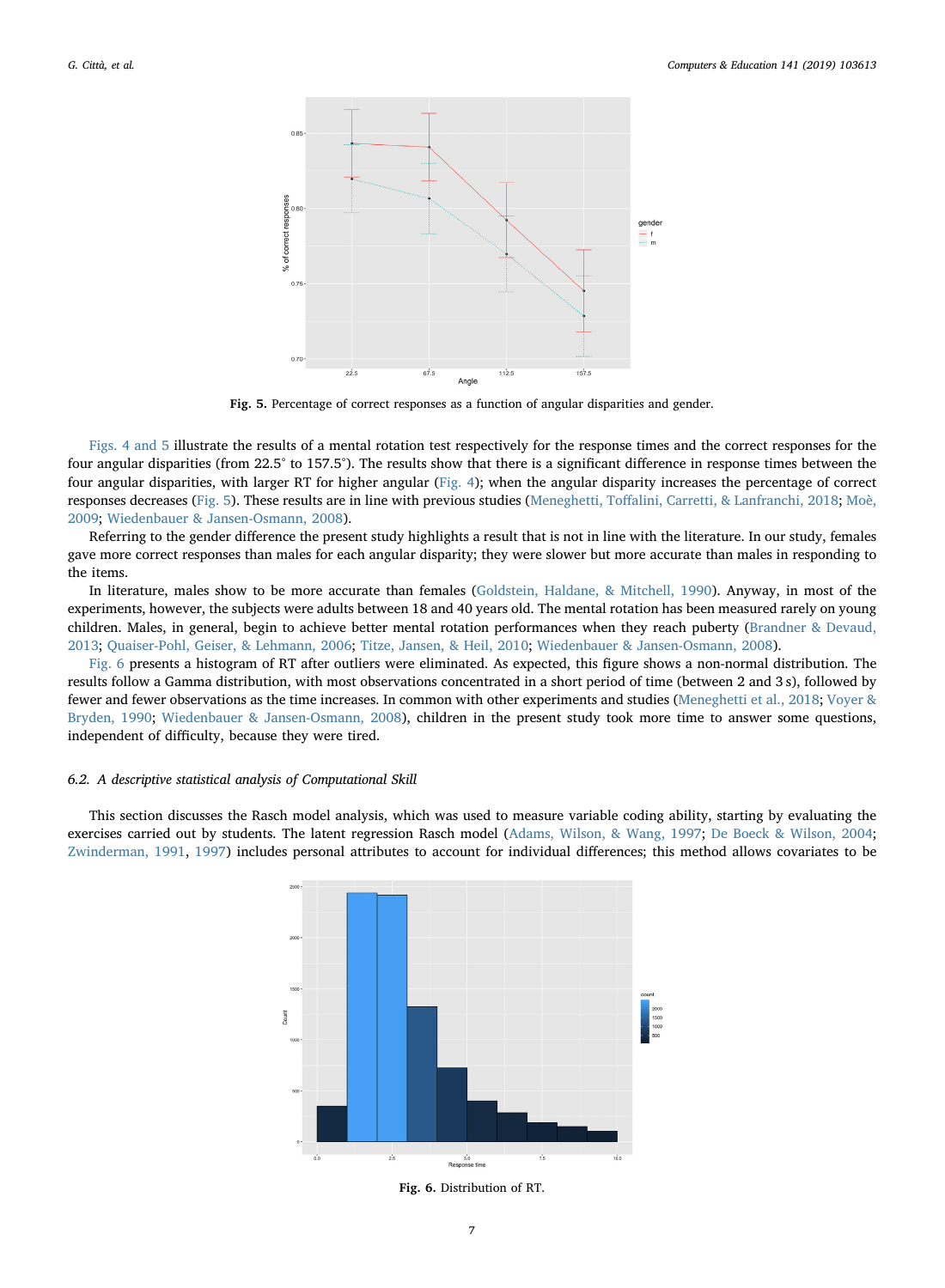added to IRT models. The latent regression Rasch model is a type of multilevel IRT model that is useful for analyzing item response data in studies with an interest in explaining individual differences [\(Cheong & Raudenbush, 2000;](#page-9-38) [Pastor, 2003](#page-10-39)). The power of the latent regression Rasch model lies in its added predictors, which allow individual differences to be explored flexibly in relation to the (latent) ability measured by standardized tests. Like most latent trait models, the Rasch model assumes that items can be accounted for using only one latent trait or psychological function ([Slinde & Linn, 1979\)](#page-10-40). The latent regression Rasch model is an extension of the standard Rasch model ([Rasch, 1961](#page-10-41)), adding linear predictors for the persons' latent trait. The Rasch model uses response difficulty to compare students' ability, assessing the probability of responding correctly to a particular item, starting at a given level of ability. In the present study, the latent Rasch model was used to consider both the difficulty of items and the ability of the children, dividing the sample in two groups (children from 1st grade to 2nd grade and children from 3rd grade to 5th grade). A parametric bootstrap was used to evaluate whether the Rasch model was a good fit and the goodness of fit. The Gof.rasch function on R was used to perform a parametric bootstrap goodness-of-fit test using Pearson's  $χ²$  statistic; the null hypothesis states that the observed data have been generated under the Rasch model with parameter values as the maximum likelihood estimates (*θ* ˆ). To check the null hypothesis, we generated B samples under the Rasch model and computed the Pearson's  $\chi^2$  statistics  $T_b(b = 1, ..., B)$  for each dataset. We used a parametric bootstrap ([Rizopoulos, 2006\)](#page-10-42) to verify that the model had a good fit; in fact, the p-value approximated by the number of times  $T_b > T_{obs}$  (the value of the statistics in the original data set) plus one divided by B + 1, had a value of 0.37 (far over the limit of 0.05). The Rasch model for dataset 2 also had a good fit, resulting in a p-value of 0.57.

#### 6.3. Mental rotation Ability and Computational Skill

Starting from the obtained measurements of mental rotation skill and coding ability, we verified the correlation between abilities. For the first group of 41 subjects, mental rotation and Rasch coding ability had a correlation of  $0.33(p = 0.035)$ , while for the second group of 51 subjects, they had a correlation of  $0.27(p = 0.058)$ . These results underlined the existence of a positive correlation between the two abilities in both groups (although the second group was close to the limit of 0.05, this may reflect the small size of the sample). To quantify the relationship between mental rotation and coding ability and to strengthen the results obtained using correlation measures, a different approach was used to evaluate whether gender and/or age influenced the relationship between MentalRotation Ability and Computational Skill.

The observations of outcome variables considered in this analysis were not independent because we repeated measurements of the same subject; moreover, the users were not independent because, theoretically, there could have been a class effect leading to the application of a nested model. We therefore relied on mixed linear models, which allowed us to reproduce the nested model and to define a specific variance term for the intra-subject analysis. The following analyses were all carried out using the lmer package (version 1.1.18.1) [\(Bates, Mächler, Bolker, & Walker, 2015](#page-9-39)). Let *CTcs*, the dichotomous response variable, correspond to the evaluation of computational thinking ability for the student s of the c class (0 for a low level of a specific coding ability, 1 for a high level of that ability). First, it is important to determine the model that best describes the hierarchical nature of the collected data. We have therefore compared the following two models for dataset 1 and dataset 2.

$$
CT_{cs} = \beta_0 + \beta_{0(s)} + \varepsilon_s \tag{1}
$$

$$
CT_{cs} = \beta_0 + \beta_{0(s)} + \beta_{0(s)} + \varepsilon_{cs} + \varepsilon_s \tag{2}
$$

For both datasets, an Anova comparison proved that Model (1) was the best choice. Starting from the Model (1), we progressively added the fixed effects for item, feature (Model 3), MentalRotation ability (Model 4), class (Model 5), and gender (Model 6). The following models were compared:

$$
CT_{cs} = \beta_0 + \beta_1*item + \beta_2*feature + \beta_{0(s)} + \varepsilon_s
$$
\n(3)

$$
CT_{cs} = \beta_0 + \beta_1*item + \beta_2* feature + \beta_3* Mentalkotation + \beta_{0(s)} + \varepsilon_s
$$
\n(4)

$$
CT_{cs} = \beta_0 + \beta_1^* item + \beta_2^* feature + \beta_3^* Mentalkotation + \beta_4^* Class + \beta_{0(s)} + \varepsilon_s
$$
\n(5)

$$
CT_{cs} = \beta_0 + \beta_1^* item + \beta_2^* feature + \beta_3^* Mentalkotation + \beta_4^* Class + \beta_5^* Gender + \beta_{0(s)} + \epsilon_s
$$
\n(6)

The tables below show the Anova comparison of these models and both datasets. [Table 2](#page-7-0) shows that Model (5) was preferred for the first dataset. There were significant effects for item, feature, MentalRotation, and class fixed effects. Gender did not provide a

<span id="page-7-0"></span>

|--|--|

| Anova comparison of the models with fixed and random effects for dataset 1. |  |  |  |  |  |
|-----------------------------------------------------------------------------|--|--|--|--|--|
|                                                                             |  |  |  |  |  |

|                    | Df | AIC     | <b>BIC</b> | logLik    | deviance | Chisq  | Chi Df | Pr (> Chisq) |
|--------------------|----|---------|------------|-----------|----------|--------|--------|--------------|
| Model1             | ∼  | 1068.33 | 1077.75    | $-532.17$ | 1064.33  |        |        |              |
| Model <sub>3</sub> | q  | 906.34  | 948.72     | $-444.17$ | 888.34   | 175.99 |        | $0.0000***$  |
| Model4             | 10 | 903.42  | 950.51     | $-441.71$ | 883.42   | 4.92   |        | $0.0266*$    |
| Model <sub>5</sub> | 11 | 901.26  | 953.06     | $-439.63$ | 879.26   | 4.16   |        | $0.0414*$    |
| Model6             | 12 | 902.76  | 959.27     | $-439.38$ | 878.76   | 0.50   |        | 0.4808       |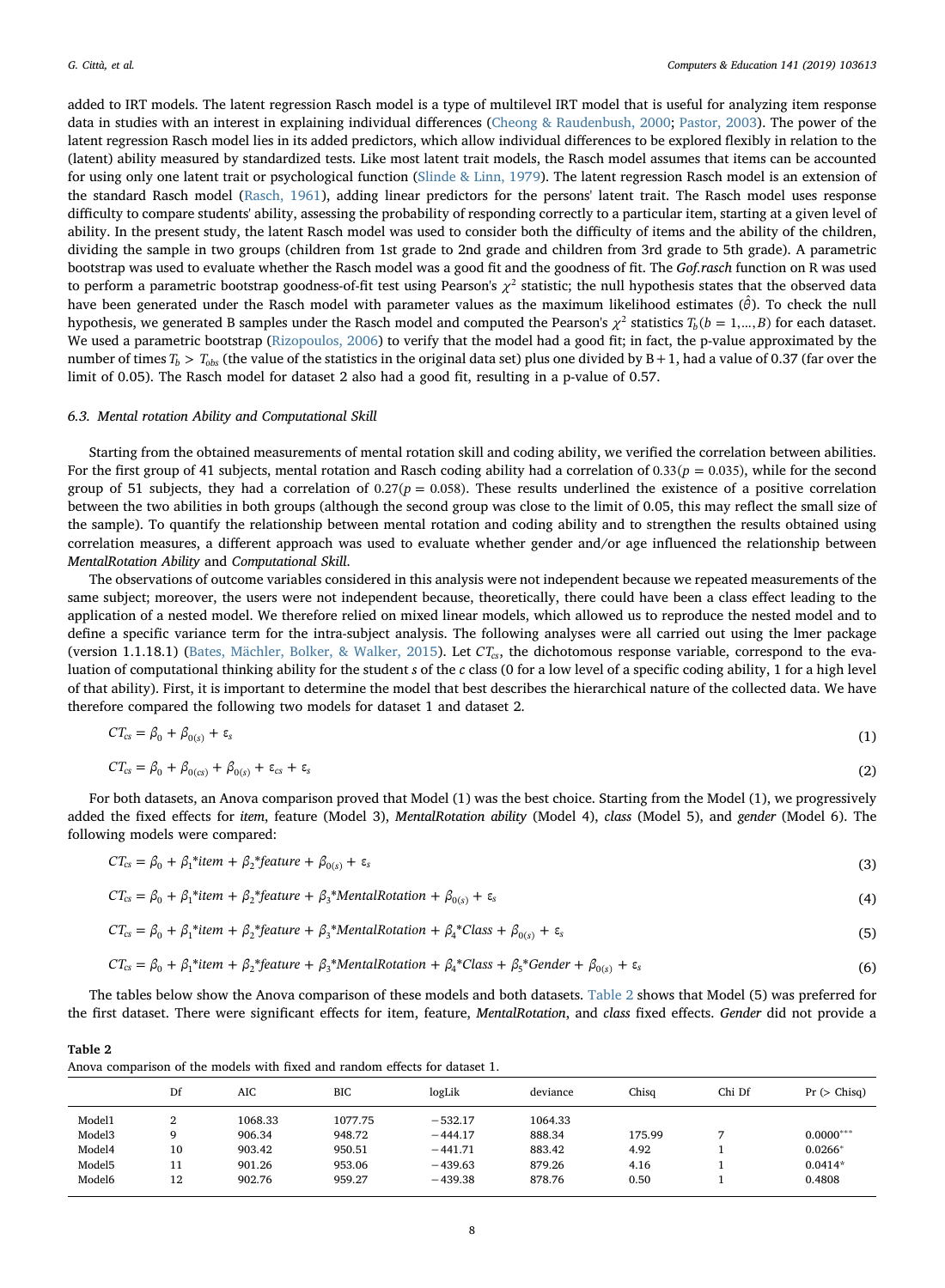<span id="page-8-0"></span>

| Table 3                                                                     |
|-----------------------------------------------------------------------------|
| Anova comparison of the models with fixed and random effects for dataset 2. |
|                                                                             |

|                    | Df     | AIC    | <b>BIC</b> | logLik    | deviance | Chisq  | Chi Df | Pr (> Chisq) |
|--------------------|--------|--------|------------|-----------|----------|--------|--------|--------------|
| Model1             | ົ<br>∠ | 686.65 | 695.12     | $-341.33$ | 682.65   |        |        |              |
| Model <sub>3</sub> |        | 510.83 | 540.47     | $-248.41$ | 496.83   | 185.83 |        | $0.0000***$  |
| Model4             | 8      | 508.28 | 542.15     | $-246.14$ | 492.28   | 4.55   |        | $0.0330*$    |
| Model <sub>5</sub> | 10     | 511.21 | 553.56     | $-245.61$ | 491.21   | 1.06   | റ<br>∠ | 0.5875       |
| Model6             | 11     | 512.51 | 559.08     | $-245.25$ | 490.51   | 0.71   |        | 0.3996       |

significative improvement. [Table 3](#page-8-0) shows that Model (4) was preferred for the second dataset. As in the previous case, the class fixed effect did not provide an improvement.

For the first dataset, Model (5) showed a fixed effect  $\beta_3 = 2.13(p = 0.02)$  for *MentalRotation*; for the second dataset, Model (4) showed a fixed effect  $β_2 = 2.37(p < 0.0001)$  for *MentalRotation*. The marginal  $R^2$  for Model (5) in the first dataset ([Nakagawa &](#page-10-43) [Schielzeth, 2013](#page-10-43)) is 0.289, while the conditional  $R^2$  is 0.417, showing a fairly good fit and a significant improvement due to the MentalRotation ability random effect. According to [Barry, Brooks, Catchpole, and Morgan \(2003\),](#page-9-40) the model shows a good level of dispersion (1.00). For Model (4) in the second dataset, the marginal (0.46) and conditional  $R^2$  (0.577) show a good fit and significant improvement, due to the MentalRotation random effect. The model also shows a good level of dispersion (0.938).

## 7. Conclusion

From a theoretical point of view, the present study has used an unplugged approach to coding to show how a high-level cognitive process is closely connected to sensorimotor factors. From an Enactivist perspective, the highest-level cognitive processes and the acquisition of the most abstract knowledge are constantly and closely linked to the environment. Specifically, we have placed embodied features of cognition at the center of these research activities to show how the complex processes underlying computational thinking emerge from concrete, situated, and action-based practices. An analysis of the results allows us to conclude that mental rotation is correlated with the response variable; having good mental rotation increases an individual's likelihood of giving correct responses in the coding test. Gender does not influence the relationship between coding ability and mental rotation skills. In addition, the relationship between coding and mental rotation ability is quite stable among the different school grades, with only a slight effect of age for 1st and 2nd grades.

These results represent a first step in exploring the relationship between spatial abilities and computational thinking. A clarification is necessary concerning the type of exercises used in this study to evaluate the computational thinking ability of the children. As described in section [5.2.1](#page-3-4) we used exercises in which the coding primitives are movement actions; it may suggest that it is quite natural to find a correlation between the spatial abilities of the child with the computational thinking calculated as described. The literature shows that especially for children in the first classes of primary school it is necessary to anchor the coding concepts to real and situated experiences. In fact, during the introduction session, the algorithm concept was presented to children referring to reallife examples such as the sequence of instructions for dressing, the recipes for cooking and the construction of buildings with LEGO bricks. Moreover, the movement primitives have been used to facilitate the introduction of abstract concepts typical of computational thinking such as cycles, nesting, and conditional structures. Consequently, computational thinking exercises explicitly asked the children to use such constructs, therefore, using high-level cognitive functions which are fundamental parts of what is commonly recognized as computational abilities. Finally, as described in paragraph 5.3.2, the evaluation mechanism of the exercises explicitly refers to dimensions such as the degree of abstraction and the optimization of the solution that serves to bring out the computational thinking ability of the child as a whole. For these reasons, we argued that the link highlighted can also be found in coding tasks not expressly physical; anyway, further studies are still necessary to confirm this hypothesis.

It is clear that the limited numbers of participants in this study require further validation on a larger scale. It will also be important to assess whether or not spatial skills are pre-ordered in the area of computational thinking, and whether (and how) a training intervention to improve these skills is reflected in the students' computational achievements. As previously noted, studies that suggest possible connections between spatial and computational thinking skills present the former as core skills.

Through this research, we have contextualized these studies within a cognitive perspective to explain why spatial skills have been called the core of computational thinking. We have also proposed a vision of computational thinking as anchored to a specific spatial ability, mental rotation. Our overall goal is to substantiate the parallelism often used implicitly to resolve computational problems. In other words, we understand the resolution of a problem as the search for a path. Thus, what has often been seen as a simple metaphor may hide a cognitive explanation of what we call computational thinking.

## 8. Ethics statement

This study was carried out in accordance with the recommendations of Comitato Bioetico A.O.U.P. P. Giaccone. The protocol was approved by the Comitato Bioetico A.O.U.P. P. Giaccone. All subjects gave written informed consent in accordance with the Declaration of Helsinki.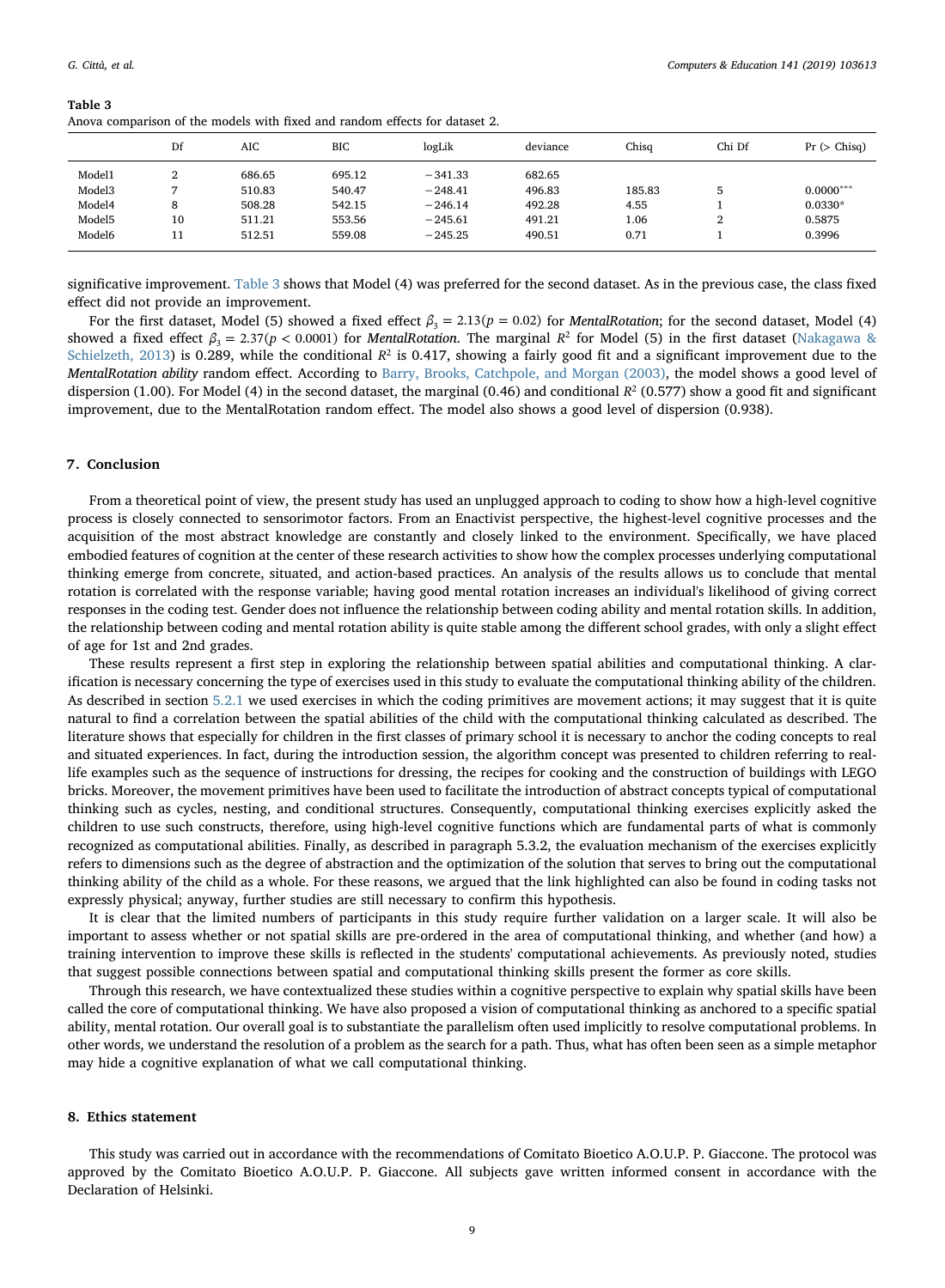## Acknowledgement

We would like to thank the Istituto Valdese (Palermo), together with all of the teachers and students involved in this study.

#### References

- <span id="page-9-36"></span>Adams, R. J., Wilson, M., & Wang, W.-c. (1997). The multidimensional random coefficients multinomial logit model. Applied Psychological Measurement, 21, 1–23. [https://doi.org/10.1177/0146621697211001. arXiv:0803973233.](https://doi.org/10.1177/0146621697211001. arXiv:0803973233)
- <span id="page-9-14"></span><span id="page-9-8"></span>Aho, A. V. (2012). Computation and computational thinking. Computer Journal, 55, 832-835. 10.1093/comjnl/bxs074 [https://doi.org/10.1093/comjnl/bxs074.](https://doi.org/10.1093/comjnl/bxs074) Altun, A., & Mazman, S. G. (2015). Identifying latent patterns in undergraduate Students' programming profiles. Smart Learning Environments, 2, 13. doi:10.1186/
- <span id="page-9-30"></span>s40561-015-0020-0 [https://doi.org/10.1186/s40561-015-0020-0.](https://doi.org/10.1186/s40561-015-0020-0) Ambrosio, A. P., Almeida, L. S., Macedo, J., & Franco, A. (2014). Exploring core cognitive skills of computational thinking. Psychology of programming interest group
- <span id="page-9-18"></span>Annual conference 2014 (PPIG 2014) (pp. 25–34). . <http://repositorium.sdum.uminho.pt/bitstream/1822/30076/4/PPIGproceedings.pdf>. Augello, A., Città, G., Gentile, M., Infantino, I., La Guardia, D., Manfré, A., et al. (2018). Improving spatial reasoning by interacting with a humanoid robot. Smart
- Innovation, Systems and Technologies, 76, 151–160. [https://doi.org/10.1007/978-3-319-59480-4\\_16.](https://doi.org/10.1007/978-3-319-59480-4_16) Barr, V., & Stephenson, C. (2011). Bringing computational thinking to K-12: What is involved and what is the role of the computer science education community? ACM
- <span id="page-9-10"></span>Inroads, 2, 48–54. [https://doi.org/10.1145/1929887.1929905.](https://doi.org/10.1145/1929887.1929905)
- <span id="page-9-40"></span>Barry, S. C., Brooks, S. P., Catchpole, E. A., & Morgan, B. J. T. (2003). The analysis of ring-recovery data using random effects. Biometrics, 59, 54–65. [http://www.jstor.](http://www.jstor.org/stable/3695812) [org/stable/3695812](http://www.jstor.org/stable/3695812).
- <span id="page-9-39"></span>Bates, D., Mächler, M., Bolker, B., & Walker, S. (2015). Fitting linear mixed-effects models using lme4. Journal of Statistical Software, 67, 1–48. [https://doi.org/10.](https://doi.org/10.18637/jss.v067.i01) [18637/jss.v067.i01.](https://doi.org/10.18637/jss.v067.i01)
- <span id="page-9-31"></span>Bell, T., Rosamond, F., & Casey, N. (2012). Computer science unplugged and related projects in math and computer science popularization. [https://doi.org/10.1007/978-3-](https://doi.org/10.1007/978-3-642-30891-8_18) [642-30891-8\\_18.](https://doi.org/10.1007/978-3-642-30891-8_18)
- <span id="page-9-24"></span>Berneiser, J., Jahn, G., Grothe, M., & Lotze, M. (2018). From visual to motor strategies: Training in mental rotation of hands. NeuroImage, 167, 247-255. [https://doi.](https://doi.org/10.1016/j.neuroimage.2016.06.014) [org/10.1016/j.neuroimage.2016.06.014.](https://doi.org/10.1016/j.neuroimage.2016.06.014)
- <span id="page-9-0"></span>Bishop, J. M., & Martin, A. O. (2014). Contemporary sensorimotor theory: A brief introduction. Stud. Appl. Philos. Epistemol. Ration. Ethics, 15, 1–22. [https://doi.org/10.](https://doi.org/10.1007/978-3-319-05107-9_1) [1007/978-3-319-05107-9\\_1.](https://doi.org/10.1007/978-3-319-05107-9_1)
- <span id="page-9-35"></span>Brandner, C., & Devaud, C. (2013). Are differences between men and women in rotated pattern recognition due to the use of different cognitive strategies? Europe's Journal of Psychology, 9, 607–622. [https://doi.org/10.5964/ejop.v9i3.610.](https://doi.org/10.5964/ejop.v9i3.610)
- <span id="page-9-11"></span>Brennan, K., & Resnick, M. (2012). New frameworks for studying and assessing the development of computational thinking. Vancouver, BC, Canada: Annual American Educational Research Association meeting. http://web.media.mit.edu/∼kbrennan/fi[les/Brennan\\_Resnick\\_AERA2012\\_CT.pdf.](http://web.media.mit.edu/%7Ekbrennan/files/Brennan_Resnick_AERA2012_CT.pdf)
- <span id="page-9-19"></span>[Bruce, C. D., Moss, J., Sinclair, N., Whiteley, W., Okamoto, Y., McGarvey, L., et al. \(2013\). Early years spatial reasoning: Learning, teaching, and research implications.](http://refhub.elsevier.com/S0360-1315(19)30166-6/sref14)<br>Workshop Presented at the NCTM research presession
- <span id="page-9-29"></span>Buckley, J., Seery, N., & Canty, D. (2018). A heuristic framework of spatial ability: A review and synthesis of spatial factor literature to support its translation into STEM education. Educational Psychology Review, 30, 947–972. doi:10.1007/s10648-018-9432-z <https://doi.org/10.1007/s10648-018-9432-z>.
- <span id="page-9-26"></span><span id="page-9-20"></span>Burnett, S. A., & Lane, D. M. (1980). Effects of academic instruction on spatial visualization. Intelligence, 4, 233–242. [https://doi.org/10.1016/0160-2896\(80\)90021-5](https://doi.org/10.1016/0160-2896(80)90021-5). Cheng, Y. L., & Mix, K. S. (2014). Spatial training improves children's mathematics ability. Journal of Cognition and Development, 15, 2–11. [https://doi.org/10.1080/](https://doi.org/10.1080/15248372.2012.725186) [15248372.2012.725186](https://doi.org/10.1080/15248372.2012.725186).
- <span id="page-9-38"></span>Cheong, Y. F., & Raudenbush, S. W. (2000). Measurement and structural models for children's problem behaviors. Psychological Methods, 5, 477–495. [https://doi.org/](https://doi.org/10.1037/1082-989X.5.4.477) [10.1037/1082-989X.5.4.477.](https://doi.org/10.1037/1082-989X.5.4.477)
- <span id="page-9-23"></span>Città, G., Arnab, S., Augello, A., Gentile, M., Zielonka, S. I., Ifenthaler, D., et al. (2018). Move your mind: Creative dancing humanoids as support to STEAM activities. Smart innovation, systems and technologies. 76. Smart innovation, systems and technologies (pp. 190–199). . [https://doi.org/10.1007/978-3-319-59480-4\\_20.](https://doi.org/10.1007/978-3-319-59480-4_20)
- <span id="page-9-21"></span>Clements, D. H., & Battista, M. T. (1992). Geometry and spatial reasoning. Handbook of research on mathematics teaching and learning: A project of the national Council of teachers of mathematics (pp. 420–464). . [http://psycnet.apa.org/psycinfo/1992-97586-018.](http://psycnet.apa.org/psycinfo/1992-97586-018)
- <span id="page-9-22"></span>Cooper, L. a., & Shepard, R. N. (1973). Chronometric studies of the rotation of mental images. Academic Press volume Vi[https://doi.org/10.1016/B978-0-12-170150-5.](https://doi.org/10.1016/B978-0-12-170150-5.50009-3) [50009-3](https://doi.org/10.1016/B978-0-12-170150-5.50009-3).
- <span id="page-9-12"></span>Council, N. R. (2011). Report of a workshop on the pedagogical aspects of computational thinkingWashington, DC: The National Academies Press[https://doi.org/10.17226/](https://doi.org/10.17226/13170) [13170https://www.nap.edu/catalog/13170/report-of-a-workshop-on-the-pedagogical-aspects-of-computational-thinking.](https://doi.org/10.17226/13170)
- <span id="page-9-6"></span>Cox, A. M. (2018). Space and embodiment in informal learning. Higher Education, 75, 1077–1090. doi:10.1007/s10734-017-0186-1 [https://doi.org/10.1007/s10734-](https://doi.org/10.1007/s10734-017-0186-1) [017-0186-1.](https://doi.org/10.1007/s10734-017-0186-1)
- <span id="page-9-15"></span>Davis, B., Group, S. R. S., & Others (2015). [Spatial reasoning in the early years: Principles, assertions, and speculations.](http://refhub.elsevier.com/S0360-1315(19)30166-6/sref24) Routledge.
- <span id="page-9-37"></span>De Boeck, P., & Wilson, M. (2004). A framework for item response models. In P. De Boeck, & M. Wilson (Eds.). Explanatory item response models: A generalized linear and nonlinear approach (pp. 3–41). New York, NY: Springer New York. [https://doi.org/10.1007/978-1-4757-3990-9\\_1.](https://doi.org/10.1007/978-1-4757-3990-9_1)
- <span id="page-9-1"></span>Degenaar, J., & O'Regan, J. K. (2017). Sensorimotor theory and enactivism. Topoi, 36, 393–407. [https://doi.org/10.1007/s11245-015-9338-z.](https://doi.org/10.1007/s11245-015-9338-z)
- <span id="page-9-4"></span>Di Paolo, E., Buhrmann, T., & Barandiaran, X. (2017). Sensorimotor Life: An enactive proposal. OUP Oxford[https://books.google.it/books?id=EUnADgAAQBAJ.](https://books.google.it/books?id=EUnADgAAQBAJ)
- <span id="page-9-28"></span><span id="page-9-2"></span>Di Paolo, E., & Thompson, E. (2014). The enactive approach. The routledge handbook of embodied cognition (pp. 68–78). . <https://doi.org/10.4324/9781315775845>. Dumontheil, I., & Klingberg, T. (2012). Brain activity during a visuospatial working memory task predicts arithmetical performance 2 years later. Cerebral Cortex, 22, 1078–1085. [https://doi.org/10.1093/cercor/bhr175.](https://doi.org/10.1093/cercor/bhr175)
- <span id="page-9-5"></span>Durt, C., Tewes, C., & Fuchs, T. (2017). Embodiment, enaction, and culture: Investigating the constitution of the shared world. The MIT press. MIT Pres[shttps://books.google.](https://books.google.it/books?id=OJakDgAAQBAJ) [it/books?id=OJakDgAAQBAJ](https://books.google.it/books?id=OJakDgAAQBAJ).
- <span id="page-9-32"></span>Fadjo, C. L. (2012). Developing computational thinking through grounded embodied cognitionProQuest Dissertations and Theses, Ph.D[.https://academiccommons.columbia.](https://academiccommons.columbia.edu/doi/10.7916/D88058PP) [edu/doi/10.7916/D88058PP.](https://academiccommons.columbia.edu/doi/10.7916/D88058PP)
- <span id="page-9-7"></span>Francis, K., Khan, S., & Davis, B. (2016). Enactivism, spatial reasoning and coding. Digital Experiences in Mathematics Education, 2, 1–20. doi:10.1007/s40751-015- 0010-4 [http://link.springer.com/10.1007/s40751-015-0010-4.](http://link.springer.com/10.1007/s40751-015-0010-4)
- <span id="page-9-3"></span>Gallagher, S. (2017). Enactivist interventions: Rethinking the mind. Oxford University Pres[shttps://books.google.it/books?id=Z28sDwAAQBAJ.](https://books.google.it/books?id=Z28sDwAAQBAJ)
- <span id="page-9-17"></span>Gersmehl, P. J., & Gersmehl, C. A. (2007). Spatial thinking by young children: Neurologic evidence for early development and "educability". Journal of Geography, 106, 181–191. <https://doi.org/10.1080/00221340701809108>.
- <span id="page-9-34"></span>Goldstein, D., Haldane, D., & Mitchell, C. (1990). Sex differences in visual-spatial ability: The role of performance factors. Memory & Cognition, 18, 546–550. [https://](https://doi.org/10.3758/BF03198487) [doi.org/10.3758/BF03198487.](https://doi.org/10.3758/BF03198487)
- <span id="page-9-16"></span>Gutiérrez, Á. (1996). Visualization in 3-dimensional geometry: In search of a framework. Proceedings of the 20th PME conference: Vol. 1, (pp. 3-19). . [https://www.uv.](https://www.uv.es/Angel.Gutierrez/archivos1/textospdf/Gut96c.pdf) [es/Angel.Gutierrez/archivos1/textospdf/Gut96c.pdf](https://www.uv.es/Angel.Gutierrez/archivos1/textospdf/Gut96c.pdf).
- <span id="page-9-27"></span>Holmes, J., Adams, J. W., & Hamilton, C. J. (2008). The relationship between visuospatial sketchpad capacity and children's mathematical skills. European Journal of Cognitive Psychology. [https://doi.org/10.1080/09541440701612702.](https://doi.org/10.1080/09541440701612702)
- <span id="page-9-9"></span>Jones, S., & Burnett, G. (2008). Spatial ability and learning to program. Human Technology: An Interdisciplinary Journal on Humans in ICT Environments, 4(1), 47-61. [http://www.humantechnology.jyu.](http://www.humantechnology.jyu.fi)fi.
- <span id="page-9-13"></span>Kalelioğ[lu, F., Gülbahar, Y., & Kukul, V. \(2016\). A framework for computational thinking based on a systematic research review.](http://refhub.elsevier.com/S0360-1315(19)30166-6/sref39) Baltic J. Modern Computing, 4, 583–[596.](http://refhub.elsevier.com/S0360-1315(19)30166-6/sref39)
- <span id="page-9-33"></span>Khan, S., Francis, K., & Davis, B. (2015). Accumulation of experience in a vast number of cases: Enactivism as a fit framework for the study of spatial reasoning in mathematics education. ZDM Mathematics Education, 47, 269–279. [https://doi.org/10.1007/s11858-014-0623-x.](https://doi.org/10.1007/s11858-014-0623-x)
- <span id="page-9-25"></span>Kozhevnikov, M., Kosslyn, S., & Shephard, J. (2005). Spatial versus object visualizers: A new characterization of visual cognitive style. Memory & Cognition, 33, 710–726. <https://doi.org/10.3758/BF03195337>.